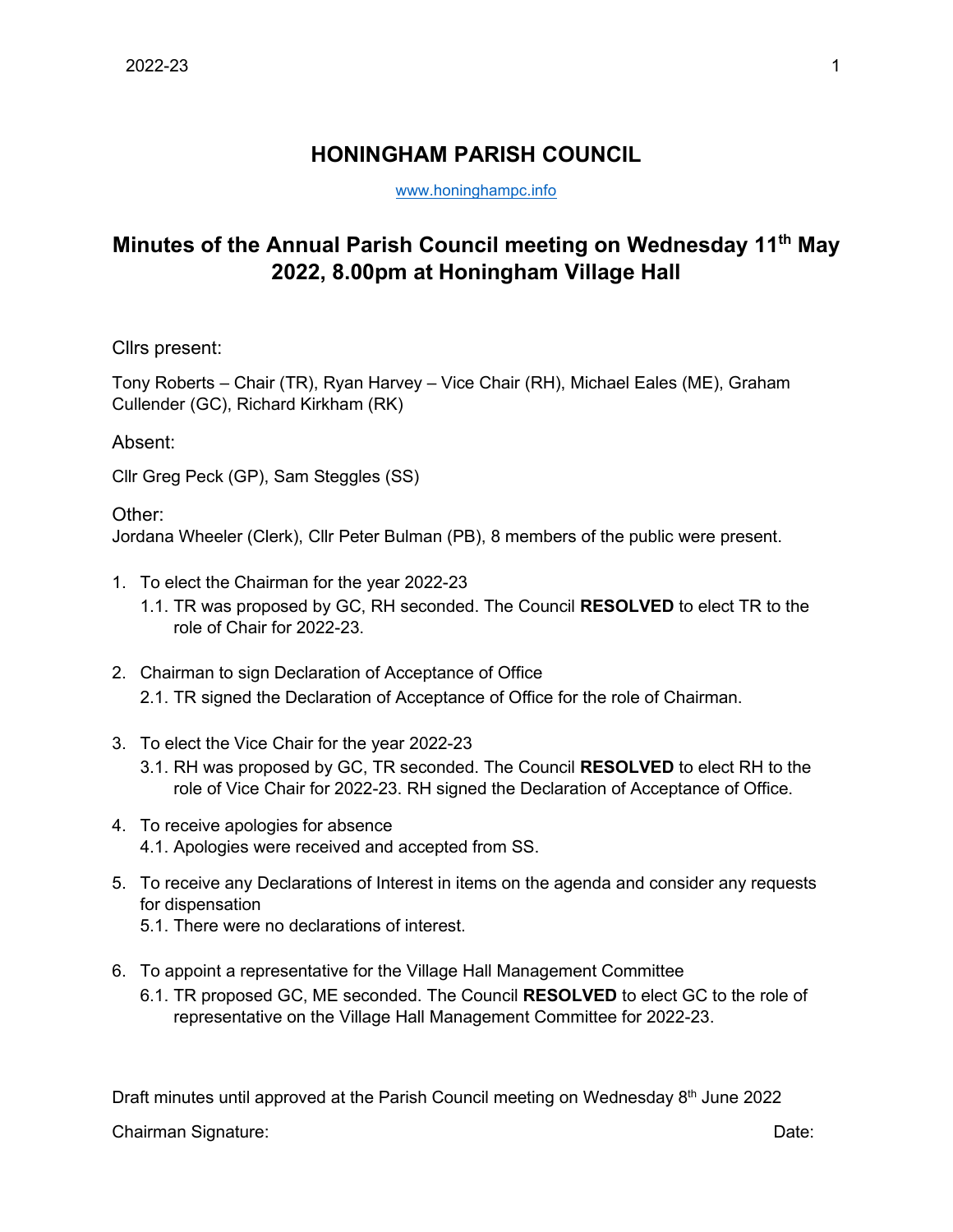- 7. To approve extending temporary delegation of powers to the Clerk
	- 7.1. The Clerk noted references to the pandemic and virtual meetings had been removed from the policy. The Council **RESOLVED** to adopt the Delegation of Powers to the Clerk for 2022-23.
- 8. To approve the minutes of the Council meeting held on  $11<sup>th</sup>$  April 2022
	- 8.1. The minutes of the meeting held on 11<sup>th</sup> April 2022 were received and read bv Councillors prior to the meeting. The Council **RESOLVED** to approve the minutes.
- 9. Opportunity for Public Participation
	- 9.1. There were no comments from the public.
- 10. To report on progress of matters arising from previous meetings Information only
	- 10.1. The audit has been prepared and submitted to the internal auditor.
	- 10.2. The job advert for the new Parish Clerk has been advertised.
	- 10.3. The play area inspection has been booked for June.
- 11. Finance To review and approve the bank reconciliation for April 2022 and approve payments for the following:

The Clerk noted the receipt of CIL and the  $1<sup>st</sup>$  half of the precept. The final water bill has now been received following the disconnection of the bowls club water supply. The Council considered the bank reconciliation, no queries were raised. The Council **RESOLVED** to approve the payments.

|      | Description                | <b>Payment Type/Cheque Number</b> | amount |
|------|----------------------------|-----------------------------------|--------|
| 11.1 | Jordana Wheeler - Salary & | 100445                            | £10.46 |
|      | <b>Expenses April 2022</b> | <b>CHEQUE VOIDED</b>              |        |
|      |                            | PAYMENT MADE VIA BACS.            |        |

- 12. To confirm the receipt of CIL and consider how to spend it
	- 12.1. The Council has received £15137 of CIL. Of the total CIL currently held in reserves approx. £6000 must be spent within the next 2 years. The Clerk recommended the Council formalize plans for the use of CIL as any large project will need time to plan and implement.
	- 12.2. TR suggested quotes needed to be obtained for fencing the bowling green and adding a gradient to east side to add an access point to the bowling green. This information will help the Council to make an informed decision about the future of the bowling green.
	- 12.3. Questions were raised whether the Council were in agreement of the future plans for the bowling green which incudes moving the play area to the bowling green and creating additional parking spaces to the side. TR asked all Councillors to give this

Draft minutes until approved at the Parish Council meeting on Wednesday 8<sup>th</sup> June 2022

Chairman Signature: Date: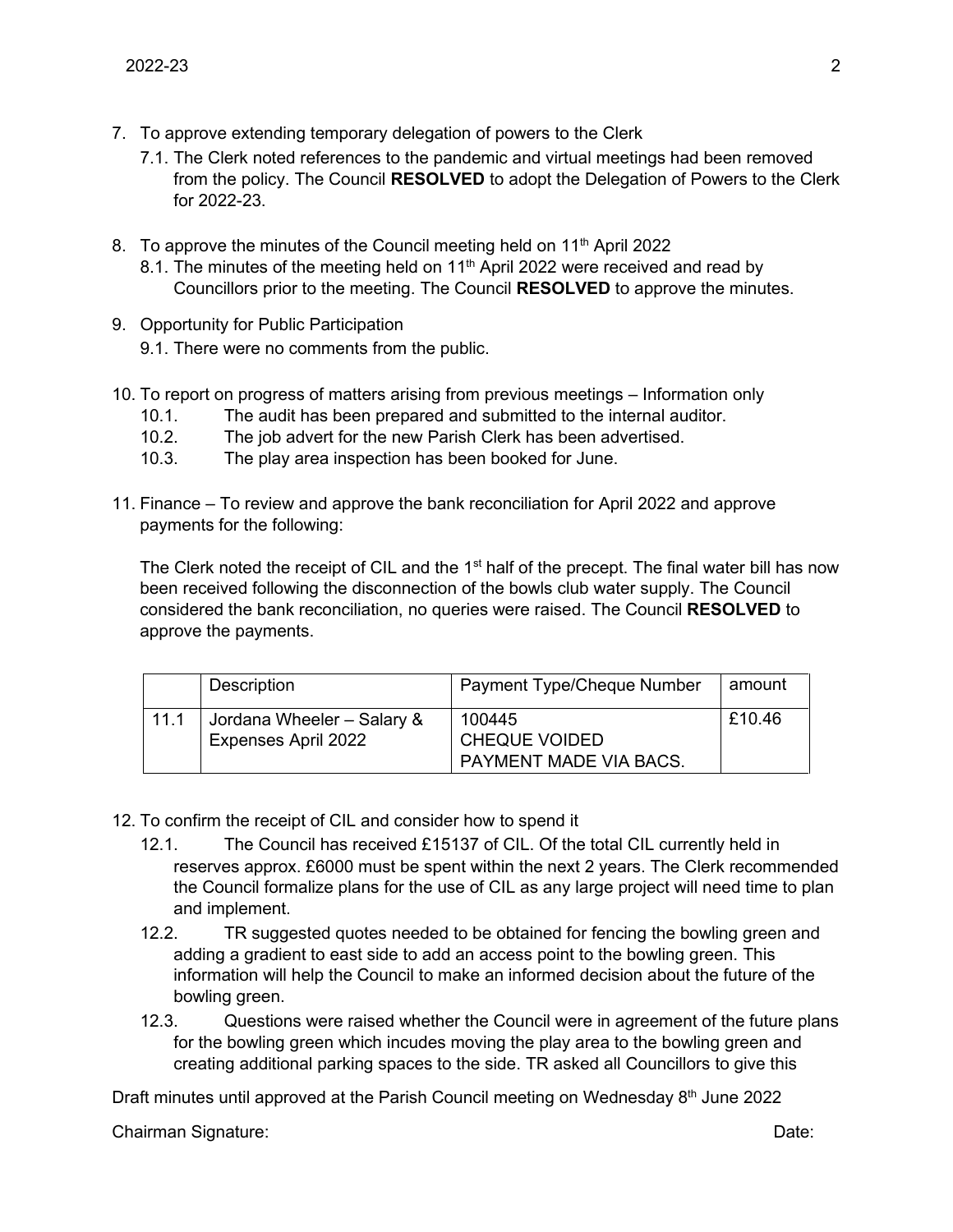consideration before discussing at the July meeting. Councillors were keen to understand if the proposal for the bowling green and use of the CIL money represented residents wishes.

- 12.4. The Clerk explained the importance of having a Council representative at the Food Hub Liaison meetings as information will be shared about upcoming buildings which may be CIL liable. The site is not yet full so further CIL could be received in the future, although no timescale or guarantee of amount can be put on this.
- 13. To receive an update from the latest Food Hub Liaison group meeting
	- 13.1. RK attended the meeting. Discussion was focused on phase 2 of the site, buildings are currently going up in phase 1. Phase 1 is expected to be full within the next year. Current buildings on site are considering expanding. Phase 2 is within the boundary of South Norfolk Council, a new LDO is being drafted for Spring 2023.
	- 13.2. Mitigations for the light pollution occurring was discussed.
	- 13.3. The new proposed access road is still being considered. There is a large gradient drop across the route, therefore the route may need to be amended and moved further West. A further new access road may also be considered in the future to the north of the site.
- 14. To consider a response to the following planning application:
	- 14.1. Application 20220393 Installation of temporary cable and associated works Honingham Thorpe Farm, Norwich Road, Colton. It was noted this was part of a wider application for the installation of a solar farm at Barnham Broom and would carry the electricity to the new sub-station at the Food Enterprise Zone. The Council **RESOLVED** they had no objections to application 2022- 0393.
- 15. To review and adopt the following updated policies and documents:
	- 15.1. Financial Regulations It was queried whether the Council needed a separate finance committee. The Clerk noted for the current expenditure of the Council this was not required, however recommended this be reconsidered if the new development at Honingham Thorpe goes ahead as the Council may have a greater range of financial decisions to make and incoming CIL to manage. The Council **RESOLVED** to approve the Financial Regulations.
- 16. Correspondance
	- 16.1. Nutrient Neutrality Planning Guidance The new guidance from Natural England means that currently no new residential buildings can be approved until the guidance has been understood and taken into account. The guidance looks at the impact of building houses and subsequent pollution on the river environments. Broadland District Council is considering how to respond. It may have implications for a new development at Honingham Thorpe.

Draft minutes until approved at the Parish Council meeting on Wednesday 8<sup>th</sup> June 2022

Chairman Signature: Date: